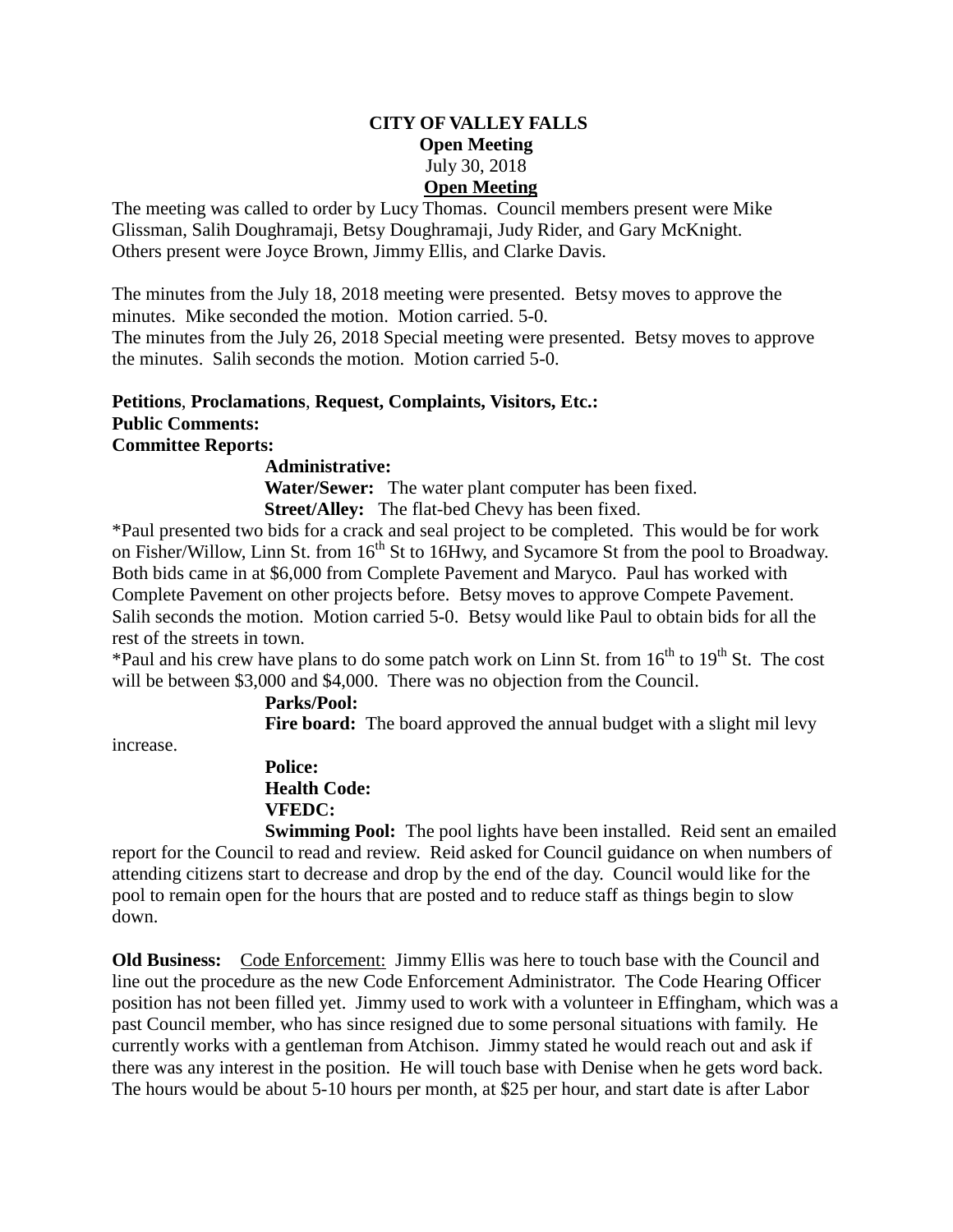Day weekend so sometime around September  $4<sup>th</sup>$ . Jimmy will use his own personal vehicle and the City will work on getting him some sort of magnet to place on his truck and a name tag to identify himself. Gary moves to approve Jimmy's salary, hours of work, and start date. Mike seconds the motion. Motion carried 5-0. In the meantime, and through the month of August, the City will arrange for a roll off dumpster to be placed down by the City shop for citizens to use in an effort to get ahead and clean up their properties prior.

Courter Contract: Discussion continues on Travis Courter's signed contract. The Council still feels as though the pro-ration of salary in the amount of \$2,200 while in the Academy is owed back to the City for his broken signed contract. A contract is a contract. Rick Johnson has reviewed and advised small claims court and does not want to be a part of any Court proceedings. There was a short overview of the steps in small claims court and the process. A question was also asked about the grievance filed. Rick Johnson's opinion was that it was filed after he was no longer an employee. The City policy is not real specific, so this may be a section to review and update at some point. After discussion Judy moves to have Rick Johnson send notification by certified mail to Travis and to include the Council's opinion of where things are at with a 15 day reply time frame. Gary seconds the motion. Motion carried 5-0.

**New Business:** Standard Traffic Ordinance & Uniform Public Offense: The new 2018 Standard Traffic Ordinance and Uniform Public Offense Ordinance books have been published. The City will need to pass and publish the new Ordinances. Gary moves to approve the new STO Ordinance-14-114. Mike seconds the motion. Motion carried 5-0. Betsy moves to approve UPO Ordinance-11-112. Gary seconded the motion. Motion carried 5-0.

Waste Management Recycle Amendment: There have been some changes in the process and disposal of our recycled materials and changes with China buying back from Waste Management. This will cause a .30 cent increase per household. Currently each household pays \$1.76 per month so this would increase each household to \$2.06 per month. Gary moves to approve the amendment. Betsy seconds the motion. Motion carried 5-0. This will be effective as of August  $1<sup>st</sup>$ .

BCBS Renewal: The new annual premiums came in for review. The annual renewal will be effective as of 10/1/18. All appropriate paperwork will be due back by 9/1/18. The premiums have increased by about 20%. After review and discussion the Council would like to shop around for other quotes. Discussion will continue.

Advance Insurance Renewal: Gary moves to approve the annual renewal. Mike seconds the motion. Motion carried 5-0.

**Addition:** Lucy presents an official resignation from Chief Bronson Campbell with his last day being August 10, 2018.

#### **EXECUTIVE SESSION**

Betsy moves to go into executive session at 7:50pm for 20min to discuss matters of non-elected personnel in the Police department to include Mayor and Council. Judy seconds the motion. Motion carried 5-0.

The Council returned to open session at 8:10pm with no action taken.